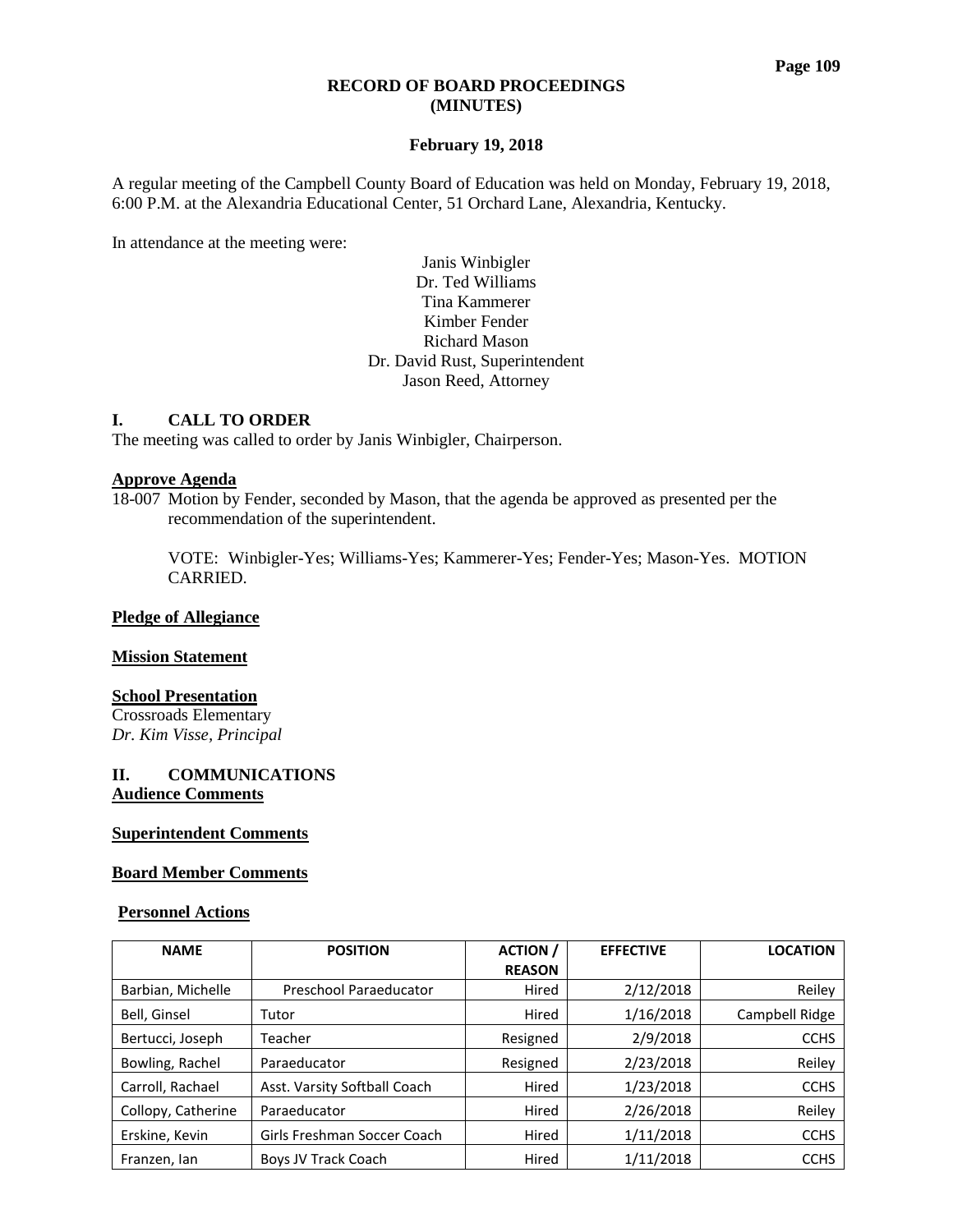| Fries, Leah       | Custodian                        | Hired    | 1/3/2018  | Transportation |
|-------------------|----------------------------------|----------|-----------|----------------|
| Frommeyer, Trisha | <b>ESS Tutor</b>                 | Hired    | 1/16/2018 | Campbell Ridge |
| Geiman, Angela    | Paraeducator                     | Resigned | 1/26/2018 | <b>CCHS</b>    |
| Lucas, Lauren     | Health Service Technician        | Resigned | 2/9/2018  | Grant's Lick   |
| Noll, Gabrielle   | Paraeducator                     | Resigned | 2/9/2018  | <b>CCHS</b>    |
| Perrin, Andrew    | JV Asst Baseball Coach           | Hired    | 1/26/2018 | <b>CCHS</b>    |
| Pfefferman, Cindy | Paraeducator                     | Hired    | 1/22/2018 | <b>CCHS</b>    |
| Price, Whitney    | <b>Health Service Technician</b> | Hired    | 2/12/2018 | Grant's Lick   |
| Robinson, Betty   | <b>Bus Monitor</b>               | Hired    | 1/8/2018  | Transportation |
| Ruff, Tracy       | <b>Bus Monitor</b>               | Hired    | 1/8/2018  | Transportation |
| Rust, Jonathon    | Freshman Head BaseballCoach      | Hired    | 1/31/2018 | <b>CCHS</b>    |
| Zappa, Jordan     | <b>Bus Driver</b>                | Resigned | 2/7/2018  | Transportation |

#### **Substitutes**

| Allen, Emaline    | Substitute Teacher           | Hired | 1/25/2018 | District Wide  |
|-------------------|------------------------------|-------|-----------|----------------|
|                   | Substitute Paraeducator      | Hired | 1/25/2018 | District Wide  |
| Bentz, Shannon    | Substitute Teacher           | Hired | 1/31/2018 | District Wide  |
| Breland, Mekayla  | Substitute Teacher           | Hired | 1/18/2018 | District Wide  |
|                   | Substitute Paraeducator      | Hired | 1/18/2018 | District Wide  |
| Epperson, Jillian | Substitute Teacher           | Hired | 1/11/2018 | District Wide  |
| Fay, Corina       | Substitute Teacher           | Hired | 1/10/2018 | District Wide  |
| Fields, Sarah     | Substitute Teacher           | Hired | 1/18/2018 | District Wide  |
|                   | Substitute Paraeducator      | Hired | 1/18/2018 | District Wide  |
| Gourley, Jessica  | Substitute Teacher           | Hired | 1/11/2018 | District Wide  |
|                   | Substitute Paraeducator      |       | 1/11/2018 | District Wide  |
| Harris, Robert    | Substitute Teacher           | Hired | 1/31/2018 | District Wide  |
| Henman, Lindsey   | Substitute Teacher           | Hired | 1/10/2018 | District Wide  |
|                   | Substitute Paraeducator      |       | 1/10/2018 | District Wide  |
| Hull, Penney      | Substitute Health Technician |       | 1/4/2018  | District Wide  |
| Lanter, Timothy   | Substitute Paraeducator      | Hired | 1/9/2018  | District Wide  |
| Maschinot,        |                              |       |           |                |
| Kimberly          | Substitute Health Technician | Hired | 1/31/2018 | District Wide  |
| McCafferty, Irene | Substitute Paraeducator      | Hired | 1/9/2018  | District Wide  |
|                   |                              |       |           |                |
| McNew, Samantha   | Substitute Teacher           | Hired | 1/25/2018 | District Wide  |
|                   | Substitute Paraeducator      | Hired | 1/25/2018 | District Wide  |
| Murphy, Zechariah | Substitute Teacher           | Hired | 1/25/2018 | District Wide  |
|                   | Substitute Paraeducator      | Hired | 1/25/2018 | District Wide  |
| Riesenbeck,       |                              |       |           |                |
| Joshua            | <b>Substitute Teacher</b>    | Hired | 2/8/2018  | District Wide  |
| Sargent, Nicholas | Substitute Teacher           | Hired | 1/31/2018 | District Wide  |
|                   | Substitute Bus               |       |           |                |
| Sayers, Todd      | Driver/Monitor               | Hired | 1/31/2018 | Transportation |
| Smock, Eden       | <b>Substitute Teacher</b>    | Hired | 1/25/2018 | District Wide  |
| Weyman, Allison   | <b>Substitute Teacher</b>    | Hired | 1/18/2018 | District Wide  |
| Zappa, Jordan     | <b>Substitute Bus Driver</b> | Hired | 2/8/2018  | Transportation |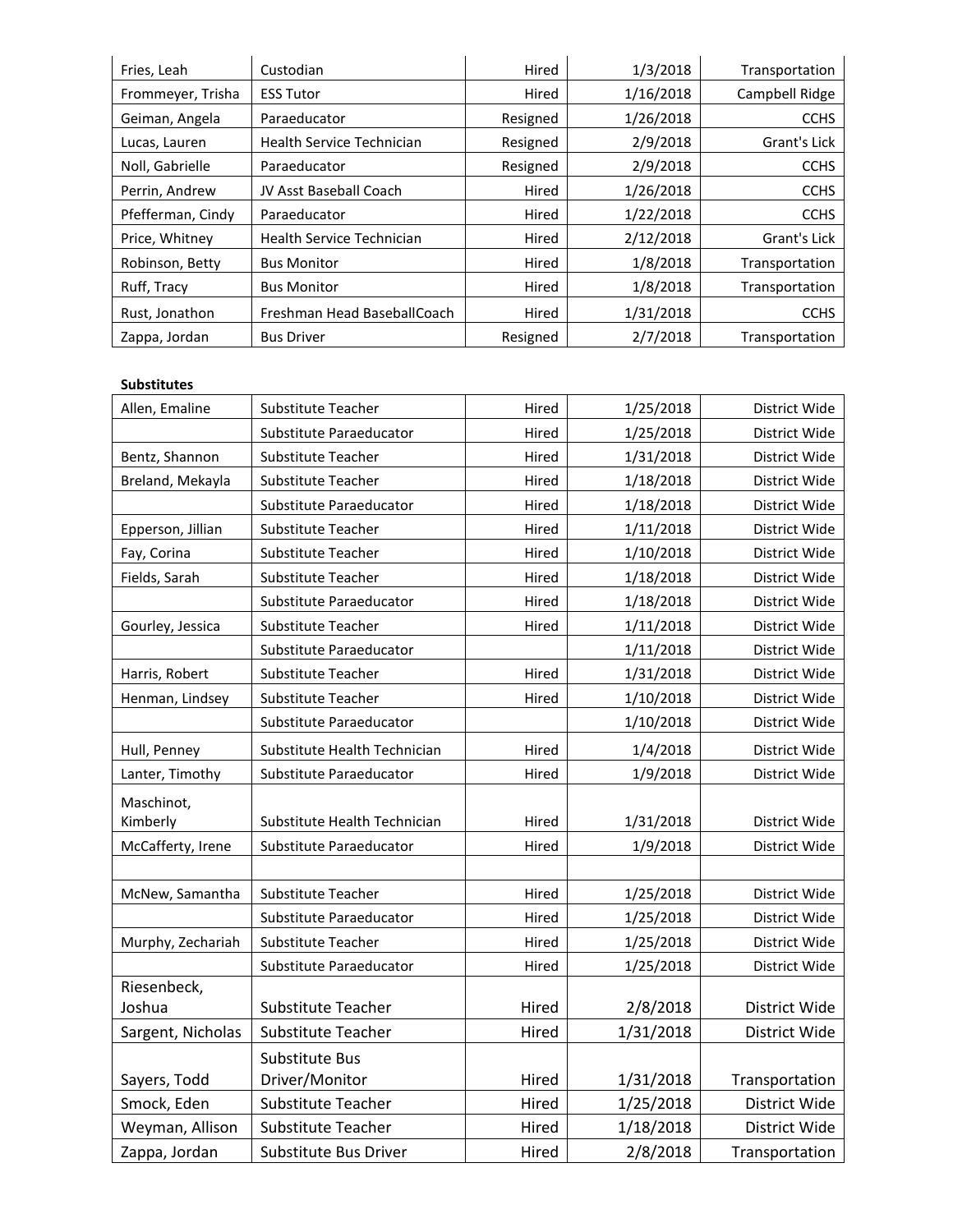# **Written Communications and Reports**

SBDM Minutes FRYSC Reports Homeless Services Report Pupil Personnel Report Public Relations Report School Related Field Trip Notifications Field Trip Report – Athletics Field Trip Report – Transportation Policy Revision 05.3 Community Use of School Facilities; First Reading

# **III. ACTION AGENDA**

# **BG#18-259 Paving 2018 Campbell County Middle School and High Schools; Approval of AIA Standard Form of Agreement between Owner and Architect, Bidding Documents and BG-3**

18-008 Motion made by Mason, seconded by Fender, that the AIA Standard Form of Agreement between Owner and Architect, bidding documents and BG-3 be approved for BG#18-259 2018 Paving of Campbell County Middle School and High Schools per the recommendation of the superintendent.

VOTE: Winbigler-Yes; Williams-Yes; Kammerer-Yes; Fender-Yes; Mason-Yes. MOTION CARRIED.

# **BG#18-260 Roofing 2018 Alexandria Educational Center and Grant's Lick Elementary; Approval of AIA Standard Form of Agreement between Owner and Architect, Bidding Documents and BG-3**

18-009 Motion made by Williams, seconded by Mason, that the AIA Standard Form of Agreement between Owner and Architect, bidding documents and BG-3 be approved for BG#18-260 Roofing 2018 Alexandria Educational Center and Grant's Lick Elementary per the recommendation of the superintendent.

VOTE: Winbigler-Yes; Williams-Yes; Kammerer-Yes; Fender-Yes; Mason-Yes. MOTION CARRIED.

### **SBDM Staffing and Budget Allocation Formula 2018-19**

**18-010** Motion made by Fender, seconded by Williams, that the SBDM Council Staffing and Budget Allocation Formula for 2018-19 be approved as submitted per the recommendation of the superintendent.

The recommendation reflects a minimum allocation to schools, at this time, based strictly on formula without additional assignments. The General Assembly has not passed a budget yet, nor defined what the SEEK base will be for the next budget biennium. This, in conjunction with the projected increase of the school district's mandated contribution to CERS, requires a minimum staffing allocation until these variables are better defined.

VOTE: Winbigler-Yes; Williams-Yes; Kammerer-Yes; Fender-Yes; Mason-Yes. MOTION **CARRIED.** 

### **SBDM Staffing and Budget Allocations for 2018-19**

18-011 Motion made by Mason, seconded by Williams, that the SBDM Council Staffing and Budget Allocations for 2018-19 be approved as presented per the recommendation of the superintendent.

The staffing allocation formula has been amended to include a more formulaic assignment of staff based on student enrollment. The teacher allocation is identical to the previous formula with identical student to staff ratios.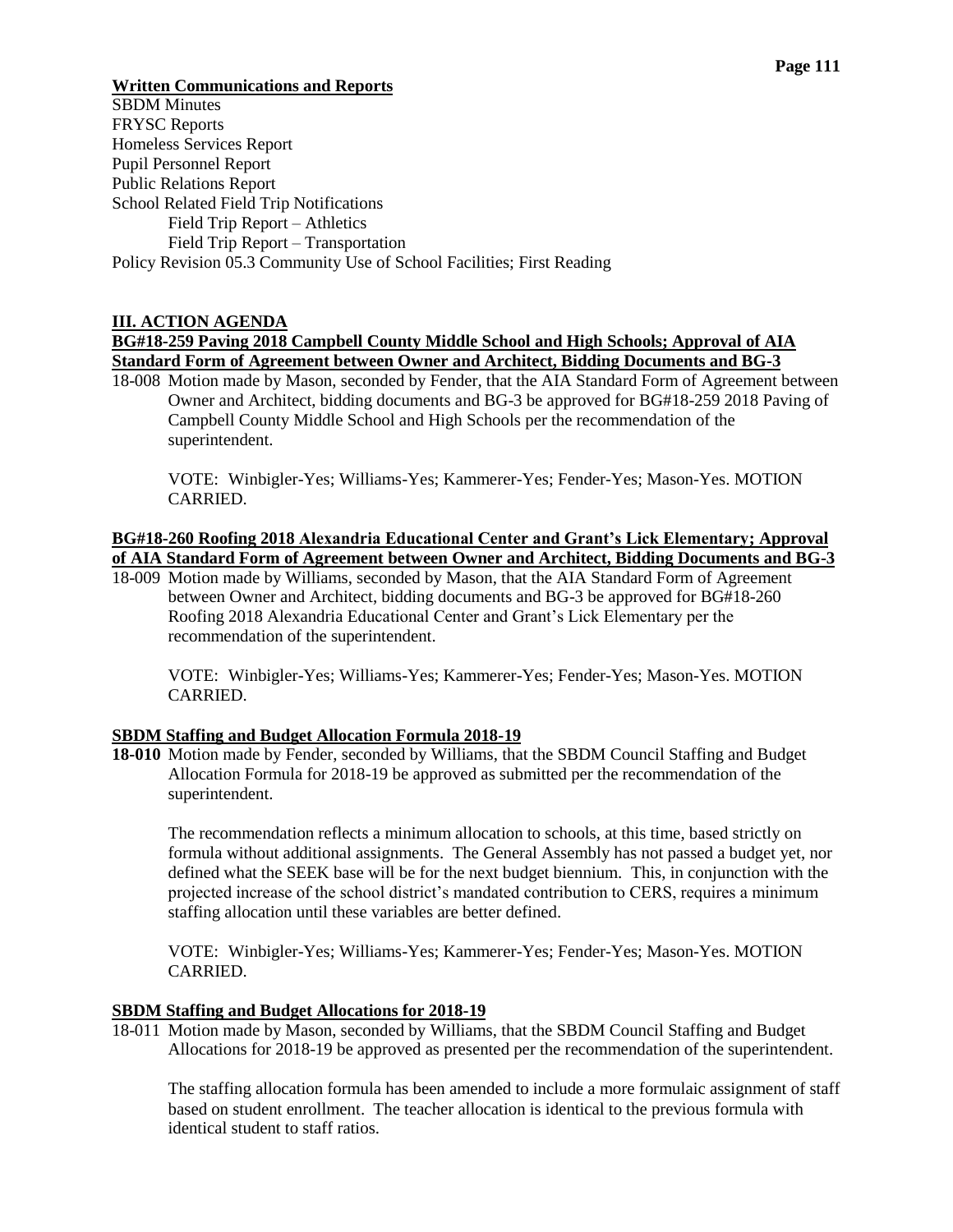# **Page 112**

Substantive changes include:

- Reducing overall enrollments at schools based on the number of students serviced in units for 80% or more of their day.
- Assistant principals will be assigned at 400:1 for secondary and 500:1 for elementary. Counselors will be allocated at 450:1. Neither of these will change current numbers.
- Custodians will be allocated 1 per 20,000 sq. feet of area maintained. This mirrors the state recommendation. This will add two half time positions.
- Formalizing the library/media specialist and library para-educator allocations to all schools.
- Adding half of an office clerk position to schools with fewer than 450 students.
- Middle school secretary reduced to two positions.

This allocation is a minimum assignment of staff and is necessary based on proposed, but unknown budget cuts from the state.

SBDM councils will continue to be allocated the recommended 3.5% of the SEEK base per ADA from the following school year.

VOTE: Winbigler-Yes; Williams-Yes; Kammerer-Yes; Fender-Yes; Mason-Yes. MOTION CARRIED.

# **Award Waste and Recycling Bid**

18-012 Motion made by Williams, seconded by Mason, that the waste and recycling bid (alternate 2) submitted by Rumpke be accepted to begin Mach 1, 2018 – March 1, 2021 per the recommendation of the superintendent.

VOTE: Winbigler-Yes; Williams-Yes; Kammerer-Yes; Fender-Yes; Mason-Yes. MOTION CARRIED.

#### **CCS External Band Booster Group**

18-013 Motion made by Williams, seconded by Fender, that the Campbell County Band Boosters be approved as an external support/booster organization so they can be associated with Campbell County Schools per REDBOOK guidelines per the recommendation of the superintendent.

VOTE: Winbigler-Yes; Williams-Yes; Kammerer-Yes; Fender-Yes; Mason-Yes. MOTION CARRIED.

#### **IV. CONSENT AGENDA**

18-014 Motion made by Fender, seconded by Williams, that the consent agenda be approved per the recommendation of the superintendent.

### **Minutes**

January 15, 2018 – Regular Meeting January 29, 2018 – Working Meeting

#### **Bills - Addendum**

General Fund # 128401-128565 as listed in the Orders of the Treasurer

### **Bills – Regular**

General Fund # 128566-128730 as listed in the Orders of the Treasurer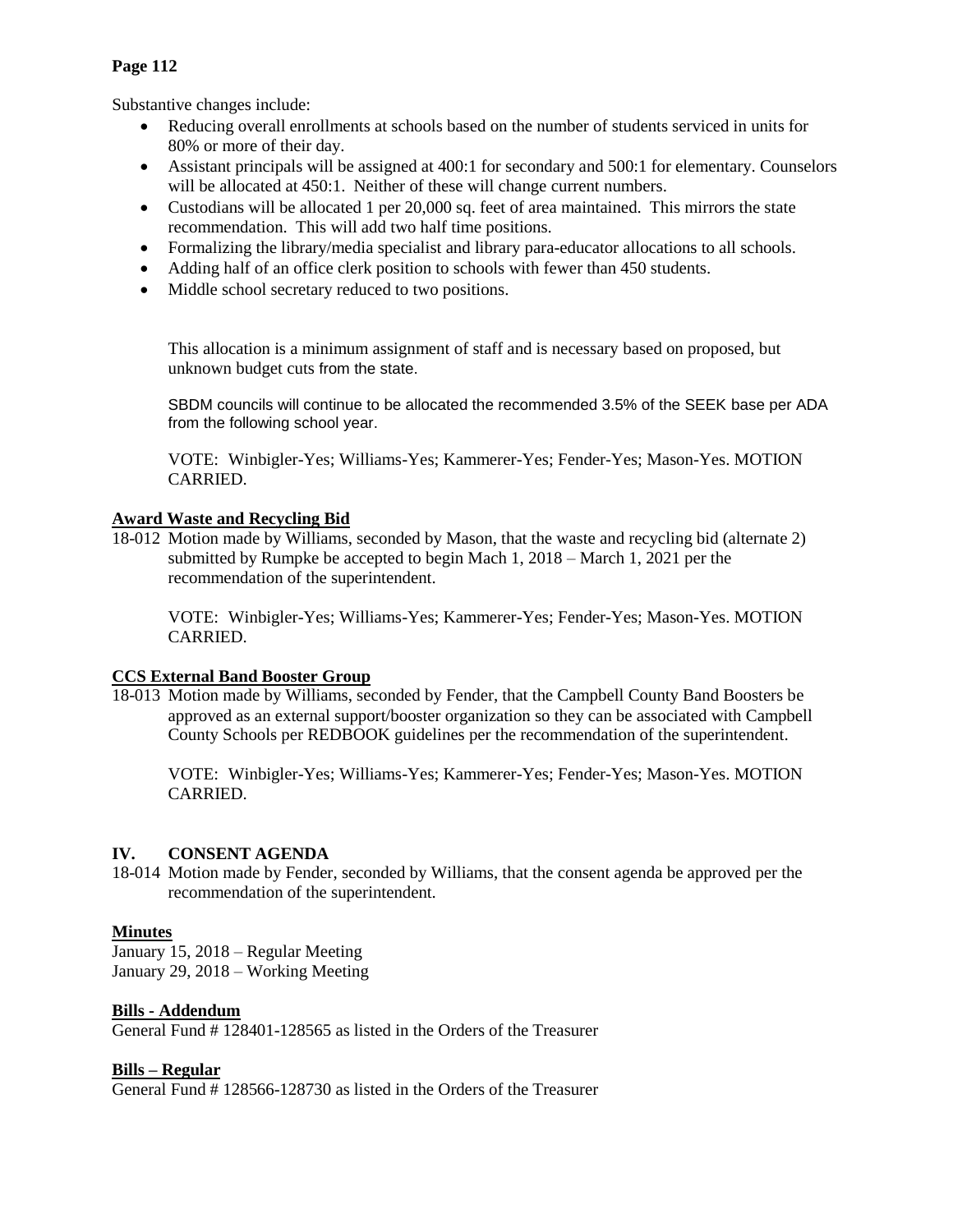# **Treasurer's Report**

|                                                                                                       |                                         |                    | Campbell County Board of Education |               |                  |
|-------------------------------------------------------------------------------------------------------|-----------------------------------------|--------------------|------------------------------------|---------------|------------------|
|                                                                                                       |                                         | Treasurer's Report |                                    |               |                  |
|                                                                                                       |                                         |                    | For Month Ended January 31, 2018   |               |                  |
|                                                                                                       |                                         |                    |                                    |               |                  |
|                                                                                                       |                                         |                    |                                    |               |                  |
|                                                                                                       |                                         |                    |                                    |               |                  |
|                                                                                                       | <b>Expenditures</b><br><b>Beginning</b> |                    |                                    | <b>Ending</b> |                  |
| <b>Fund</b>                                                                                           | <b>Balance</b>                          | <b>Revenues</b>    | <b>Salaries</b>                    | <b>Others</b> | <b>Balance</b>   |
|                                                                                                       |                                         |                    |                                    |               |                  |
| General                                                                                               | 16,419,422                              | 4,320,975          | (1,959,390)                        | (713, 853)    | 18,067,154       |
|                                                                                                       |                                         |                    |                                    |               |                  |
| <b>Sick Leave Retire.</b>                                                                             | 168,257                                 |                    | 0                                  | 0             | 168,257          |
| <b>Committed Funds</b>                                                                                | 400,000                                 |                    | 0                                  | 0             | 400,000          |
|                                                                                                       |                                         |                    |                                    |               |                  |
| <b>Special Revenue</b>                                                                                | (1, 334, 638)                           | 1,430,574          | (263, 052)                         | (113, 704)    | (280, 821)       |
|                                                                                                       |                                         |                    |                                    |               |                  |
| <b>District Activity</b>                                                                              | 85,991                                  | 4,438              |                                    | (13, 389)     | 77,040           |
|                                                                                                       |                                         |                    |                                    |               |                  |
| <b>Capital Outlay</b>                                                                                 | 222,235                                 |                    | 0                                  | 0             | 222,235          |
|                                                                                                       |                                         |                    |                                    |               |                  |
| <b>Building</b>                                                                                       | 2,524,521                               | 0                  | 0                                  | 0             | 2,524,521        |
| <b>Construction</b>                                                                                   | 358,039                                 | 0                  | 0                                  | (99, 299)     | 258,740          |
|                                                                                                       |                                         |                    |                                    |               |                  |
| <b>Debt Service</b>                                                                                   |                                         | 290,758            | 0                                  | (2,732,465)   | (2,441,707)      |
|                                                                                                       |                                         |                    |                                    |               |                  |
| <b>Food Service</b>                                                                                   | 6,388                                   | 187,707            | (54, 662)                          | (85, 354)     | 54,080           |
|                                                                                                       |                                         |                    |                                    |               |                  |
| Totals*                                                                                               | \$18,850,215                            | 6,234,452          | (2, 277, 105)                      | (3,758,065)   | 19,049,498<br>\$ |
|                                                                                                       |                                         |                    |                                    |               |                  |
|                                                                                                       |                                         |                    |                                    |               |                  |
| * Cash and cash equivalents in all funds include approx. \$380,545 in investments and certificates of |                                         |                    |                                    |               |                  |
| deposits yielding 0.615% and the remainder in interest-bearing checking accounts yielding 1.05%.      |                                         |                    |                                    |               |                  |

### **Leave of Absence Requests**

Norman Brossart, Maintenance at Campbell County High School, from December 26, 2017 through March 1, 2018 for FMLA.

Bridget Brown, Teacher at Campbell County High School, Intermittent leave from January 8, 2018 through June 30, 2018 for FMLA.

Julie Burkhardt, Teacher at Campbell Ridge Elementary, from February 8, 2018 through February 20, 2018 for FMLA.

Logan Dunn, Maintenance Manager at Campbell County High School, from December 19, 2017 through February 23, 2018 for FMLA.

Wilma Dunn, Food Service Assistant and Campbell County Middle School, and Bus Monitor at Transportation, Intermittent leave from January 8, 2018 through June 30, 2018 for FMLA.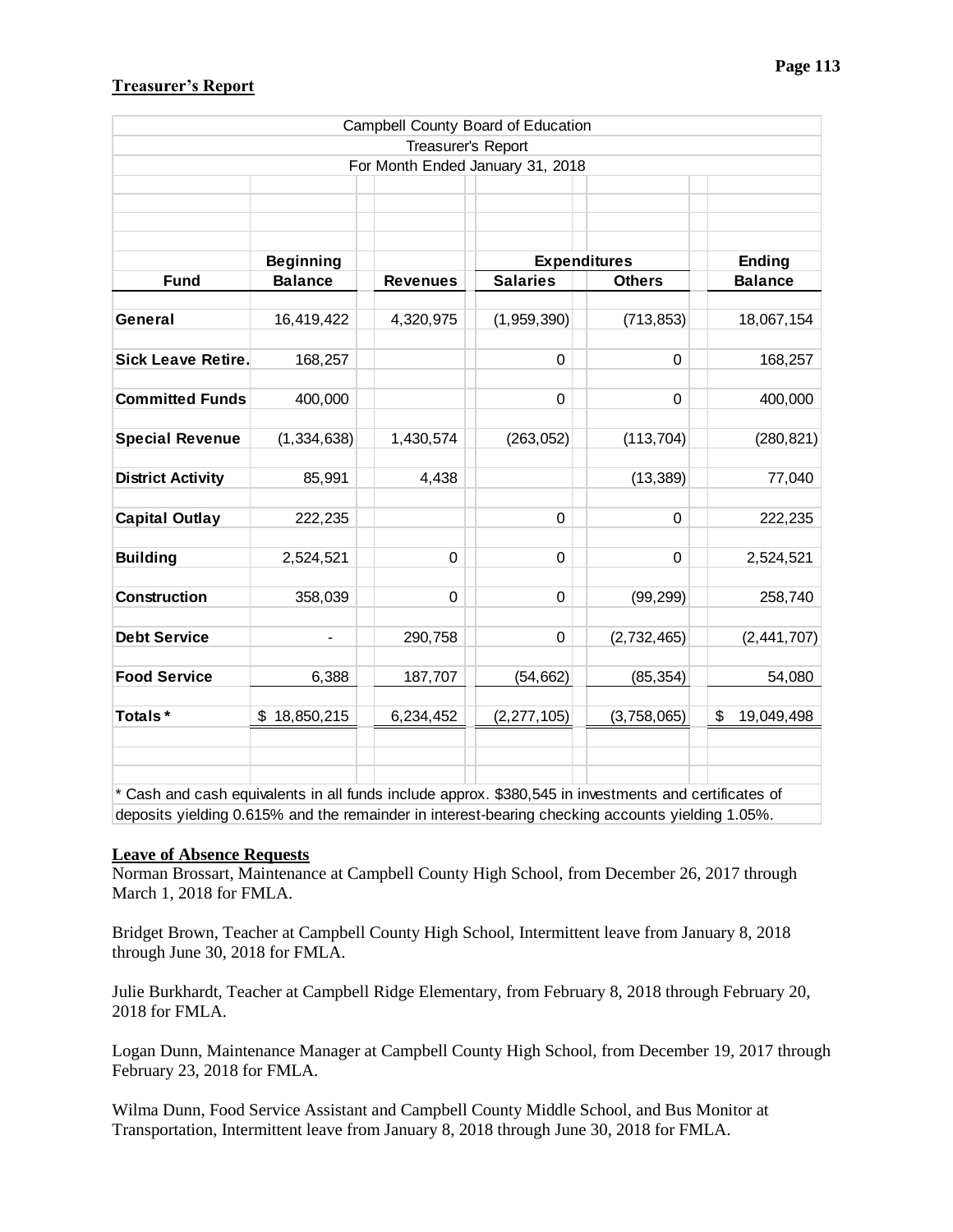# **Page 114**

Allison Fehribach, Guidance Counselor at Campbell County High School, from January 26, 2018 through February 1, 2018 for FMLA.

Darci Fields, Teacher at Campbell County Middle School, from February 8, 2018 through February 23, 2018 for FMLA.

Mattricia Figgs, Paraeducator at Campbell County Middle School, from February 8, 2018 through February 23, 2018 for FMLA.

Jacqueline Geisel, Paraeducator at Campbell County Middle School, REVISED Intermittent leave from August 28, 2017 through June 30, 2018 for FMLA.

Nancy Elizabeth Graham, Teacher at Campbell County High School, from January 22, 2018 through January 26, 2018 for FMLA.

Pamela Hamons, Teacher at Campbell County High School, from January 19, 2018 through January 29, 2018 for FMLA.

Nicole Heidelberg, Secretary at Cline Elementary, Intermittent leave from October 27, 2017 through June 30, 2018 for FMLA.

Linda Henry, Food Service Assistant at Campbell County Middle School, from January 16, 2018 through January 31, 2018 for FMLA.

Sherrie Jett, Bus Monitor at Transportation, REVISED from November 17, 2017 through April 18, 2018 for FMLA.

Anita Krutzkamp, Food Service Assistant at Campbell County High School, from January 29, 2018 through February 2, 2018 for FMLA.

Charles Leon, Teacher at Campbell County High School, from January 22, 2018 through January 26, 2018 for FMLA.

Lindsey Rauch, Teacher at Campbell County Middle School, from January 8, 2018 through February 23, 2018 for FMLA.

Connie Ryle, Principal at Cline Elementary, from December 10, 2017 through January 10, 2018 for FMLA.

Minnie Styer, Bus Monitor at Transportation, Intermittent leave from December 7, 2017 through June 30, 2018 for FMLA.

Lydia White, Paraeducator at Campbell County High School, REVISED from November 7, 2017 through March 12, 2018 for FMLA.

#### **2018-19 Kindergarten Tuition Rates**

Each school year, the district shall determine kindergarten tuition rates. It is recommended that kindergarten tuition rates for 2018-19 reflect no change from 2017-18.

|                     | <b>Recommended</b> |                    |
|---------------------|--------------------|--------------------|
|                     | <b>18-19 Rates</b> | <b>17-18 Rates</b> |
| Rate (Month)        | 275                | 275                |
| Rate (YR)           | 2,750<br>S         | \$2,750            |
| Reduced (Pay 50%)   | 1,320<br>S.        | \$1,320            |
| Sibling (Pay 75%)   | 2,150<br>\$        | \$2,150            |
| Free (Pay $0\%$ )   |                    | \$                 |
| Employee Child (Pay |                    |                    |
| $0\%$ )             |                    |                    |